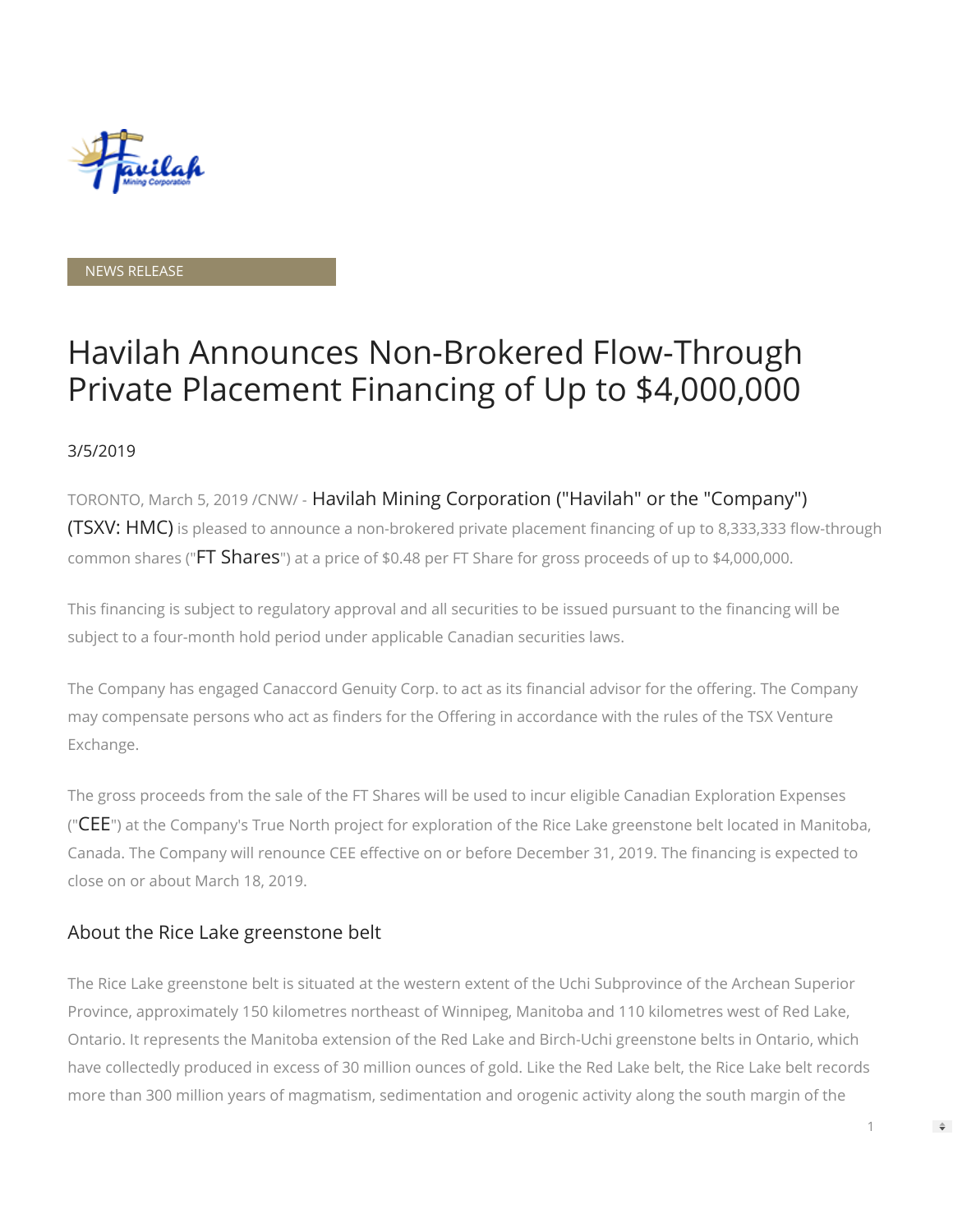North Caribou Terrane – the ancient nucleus of the western Superior Province. Additionally, the Rice Lake belt is bounded by crustal-scale faults and contains fault-controlled basins of 'Temiskaming-like' fluvial-alluvial clastic rocks, which are important empirical guides to areas of high potential for orogenic gold deposits of the type found elsewhere in the Superior Province, most notably in the Timmins camp (Abitibi greenstone belt) in Ontario.

# About Havilah Mining Corporation

Havilah is a junior gold producer and explorer that owns the True North mine and mill complex, and is currently reprocessing historic tailings on a seasonal basis. In addition to operating True North in Bissett, Manitoba, Havilah holds approximately 53,000 hectares of prospective land within and adjacent to the Rice Lake greenstone belt. Havilah believes its land package is a prime exploration opportunity, with potential to develop a mining district centred on its True North facility. The Company also owns the Tully project near Timmins, Ontario, and intends to focus on both organic growth opportunities and accretive acquisition opportunities in North America.

## ON BEHALF OF THE BOARD OF DIRECTORS

# Ron Clayton President and CEO

Neither TSX Venture Exchange nor its Regulation Services Provider (as that term is defined in the policies of the TSX Venture Exchange) accepts responsibility for the adequacy or accuracy of this release.

The securities being offered have not been, nor will they be registered under the United States Securities Act of 1933, as amended, or state securities laws and may not be offered or sold within the United States or to, or for the account or benefit of, U.S. persons absent U.S. federal and state registration or an applicable exemption from the U.S. registration requirements. This release does not constitute an offer for sale of securities in the United States.

# CAUTIONARY STATEMENT REGARDING FORWARD LOOKING INFORMATION

This press release may contain forward-looking statements. Often, but not always, forward-looking statements can be identified by the use of words such as "plans", "expects" or "does not expect", "is expected", "budget", "scheduled", "estimates", "forecasts", "intends", "anticipates" or "does not anticipate", or "believes", or describes a "goal", or variation of such words and phrases or state that certain actions, events or results "may", "could", "would", "might" or "will" be taken, occur or be achieved. This press release may contain forward-looking statements. Often, but not always, forward-looking statements can be identified by the use of words such as "plans", "expects", or "does not expect", "is expected", "budget", "scheduled", "estimates", "forecasts", "intends", "anticipates" or "does not anticipate", or "believes", or describes a "goal", or variation of such words and phrases or

 $\Rightarrow$ 

 $\mathfrak{D}$